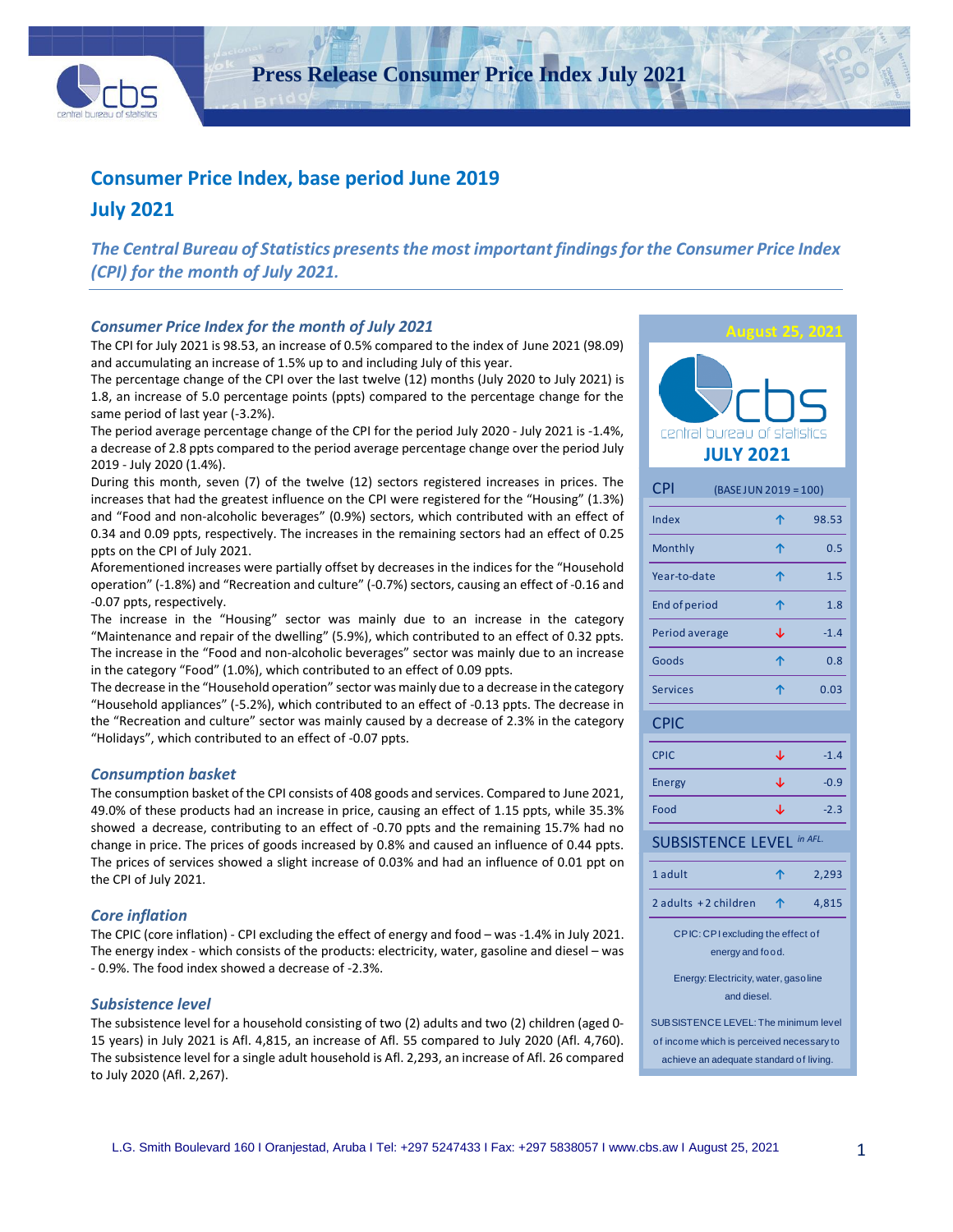

#### Table 1 Overview percentage change of the CPI

|                                            | $Jul-20$ | Aug- $20$ | $Sep-20$ | Oct-20 | <b>Nov-20</b> | Dec-20 | $Jan-21$ | $Feb-21$ | $Mar-21$ | Apr- $21$ | $May-21$ | $Jun-21$ | $Jul-21$ |
|--------------------------------------------|----------|-----------|----------|--------|---------------|--------|----------|----------|----------|-----------|----------|----------|----------|
| <b>Index</b>                               | 96.83    | 97.45     | 97.14    | 96.97  | 96.93         | 97.06  | 96.89    | 97.00    | 97.59    | 97.57     | 97.39    | 98.09    | 98.53    |
| Monthly                                    | $-0.3$   | 0.6       | $-0.3$   | $-0.2$ | $-0.04$       | 0.1    | $-0.2$   | 0.1      | 0.6      | $-0.02$   | $-0.2$   | 0.7      | 0.5      |
| Year-to-date                               | $-3.3$   | $-2.7$    | $-3.0$   | $-3.2$ | $-3.2$        | $-3.1$ | $-0.2$   | $-0.1$   | 0.5      | 0.5       | 0.3      | 1.1      | 1.5      |
| End of period                              | $-3.2$   | $-2.5$    | $-2.3$   | $-2.8$ | $-2.7$        | $-3.1$ | $-2.7$   | $-1.9$   | $-1.1$   | $-0.4$    | $-0.2$   | 1.0      | 1.8      |
| Period average                             | 1.4      | 0.9       | 0.4      | $-0.2$ | $-0.8$        | $-1.3$ | $-1.8$   | $-2.2$   | $-2.3$   | $-2.3$    | $-2.2$   | $-1.8$   | $-1.4$   |
| Goods                                      | 0.1      | 1.4       | $-0.6$   | $-0.2$ | $-0.2$        | 0.0    | $-0.2$   | 0.4      | 1.2      | 1.2       | $-0.4$   | 0.6      | 0.8      |
| <b>Services</b>                            | $-0.9$   | $-0.4$    | 0.07     | $-0.1$ | 0.1           | 0.3    | $-0.2$   | $-0.3$   | $-0.1$   | $-0.1$    | 0.2      | 0.8      | 0.0      |
| <b>CPIC</b>                                | 2.3      | 1.9       | 1.5      | 1.0    | 0.5           | 0.1    | $-0.5$   | $-0.9$   | $-1.2$   | $-1.4$    | $-1.7$   | $-1.6$   | $-1.4$   |
| Energy                                     | $-3.6$   | $-4.6$    | $-5.4$   | $-6.2$ | $-6.9$        | $-7.9$ | $-8.0$   | $-7.9$   | $-7.5$   | $-6.1$    | $-4.1$   | $-2.4$   | $-0.9$   |
| Food                                       | 3.7      | 2.6       | 1.6      | 0.7    | $-0.1$        | $-0.8$ | $-1.5$   | $-2.0$   | $-2.3$   | $-2.6$    | $-2.6$   | $-2.5$   | $-2.3$   |
| 1 adult                                    | 2,267    | 2,276     | 2,277    | 2,273  | 2,266         | 2,265  | 2,257    | 2,258    | 2,258    | 2,262     | 2,263    | 2,271    | 2,293    |
| 2 adults +2 children                       | 4,760    | 4,781     | 4,782    | 4,773  | 4,759         | 4,757  | 4,739    | 4,742    | 4,741    | 4,750     | 4,752    | 4,770    | 4,815    |
| Source: Central Bureau of Statistics Aruba |          |           |          |        |               |        |          |          |          |           |          |          |          |

Table 2 Percentage change by sector

|                                      |             |         |         |              | Percentage changes |                 |
|--------------------------------------|-------------|---------|---------|--------------|--------------------|-----------------|
|                                      | Weight      | Effect  | Monthly | Year-to-date | End of period      | Period average  |
| Sector                               | coefficient | Jun-Jul | Jun-Jul | Dec-Jul      | Jul 20 - Jul 21    | Jul 20 - Jul 21 |
| <b>CPI</b>                           | 10,000.0    | 0.45    | 0.5     | 1.5          | 1.8                | $-1.4$          |
| 01. Food and non-alcoholic beverages | 1,087.7     | 0.09    | 0.9     | 0.8          | $-0.3$             | $-2.1$          |
| 02. Alcoholic beverages and tobacco  | 78.2        | 0.00    | 0.0     | 0.6          | $-0.2$             | 0.0             |
| 03. Clothing and footwear            | 276.8       | 0.08    | 3.2     | $-2.7$       | $-1.3$             | $-8.2$          |
| 04. Housing                          | 2,522.2     | 0.34    | 1.3     | 1.5          | 2.6                | $-0.6$          |
| 05. Household operation              | 929.2       | $-0.16$ | $-1.8$  | $-2.5$       | $-1.2$             | $-3.3$          |
| 06. Health                           | 223.1       | 0.02    | 0.9     | $-1.3$       | $-4.3$             | $-3.2$          |
| 07. Transport                        | 1,257.4     | 0.07    | 0.5     | 13.9         | 14.9               | 0.4             |
| 08. Communications                   | 849.6       | 0.00    | 0.0     | $-1.3$       | $-1.2$             | 0.1             |
| 09. Recreation and culture           | 1,013.3     | $-0.07$ | $-0.7$  | $-1.1$       | $-2.0$             | $-3.9$          |
| 10. Education                        | 98.0        | 0.00    | 0.0     | 0.0          | 0.0                | 0.1             |
| 11. Restaurants and hotels           | 442.0       | 0.00    | 0.1     | $-0.3$       | 0.4                | $-0.3$          |
| 12. Miscellaneous goods and services | 1,222.6     | 0.08    | 0.7     | $-0.2$       | $-0.6$             | $-0.9$          |
|                                      |             |         |         |              |                    |                 |

*Source: Central Bureau of Statistics Aruba*

Table 3 Categories with the greatest positive effect on the CPI of July 2021 

| Category                                   | Monthly<br>change | Effect |
|--------------------------------------------|-------------------|--------|
| Maintenance and repair of the dwelling     | 5.9               | 0.32   |
| Clothing                                   | 5.7               | 0.11   |
| Food                                       | 1.0               | 0.09   |
| Personal effects n.e.c.                    | 6.9               | 0.07   |
| <b>Transport services</b>                  | 9.7               | 0.05   |
| Source: Central Bureau of Statistics Aruba |                   |        |

#### Table 4 Categories with the greatest negative effect on the CPI of July 2021

|                                            | Monthly | <b>Effect</b> |
|--------------------------------------------|---------|---------------|
| Category                                   | change  |               |
| Household appliances                       | $-5.2$  | $-0.13$       |
| Holidays                                   | $-2.3$  | $-0.07$       |
| Tools and equipment for house and garden   | $-6.1$  | $-0.04$       |
| Footwear                                   | $-5.1$  | $-0.03$       |
| Audio-visual, photographic and information |         |               |
| processing equipment                       | $-3.8$  | $-0.02$       |
| Source: Central Bureau of Statistics Aruba |         |               |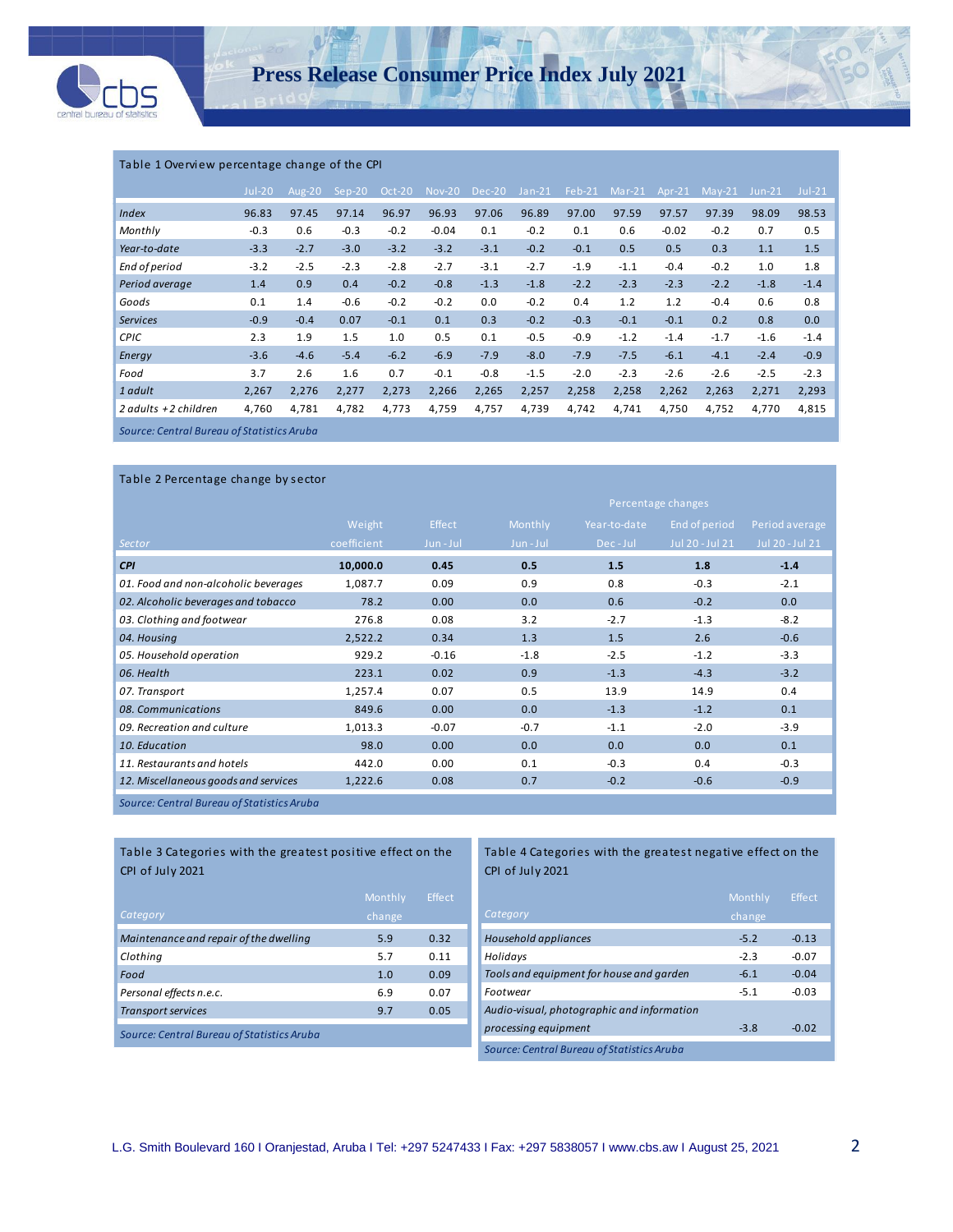

### **Change in prices of crude oil, utilities, gasoline and diesel in July 2021**

The prices of utilities (electricity and water), gasoline and diesel are for the greater part determined by international crude oil prices. In July 2021 the average price per barrel of crude oil (US\$ 72.61) had an increase of US\$ 1.64 (2.3%) compared to June 2021 (US\$ 70.97).

The prices of electricity and water did not change compared to June 2021. Subsequently, the average electricity price per household remained at Afl. 240.09, while the average price of water per household remained at Afl. 137.05.

In July 2021 the price of gasoline registered an increase of Afl. 4.90 cents (2.2%) and had an effect of 0.10 ppts on the CPI. The price of diesel registered an increase of Afl. 5.70 cents (3.1%) and had an effect of 0.01 ppt on the CPI of July 2021.

In July 2021, utilities, gasoline and diesel as a group showed an increase in price of 0.7% compared to June 2021, and had an influence of 0.11 ppts on the CPI, while the remaining 404 goods and services, as a group, show an increase of 0.4% and had an effect of 0.34 ppts on the CPI*.*

#### Table 6 Effect on the CPI of June 2021 of goods and services which are dependent on crude oil prices

|                                            | Weight   | Monthly | <b>Effect</b> |
|--------------------------------------------|----------|---------|---------------|
| Category                                   |          | change  |               |
| Electricity                                | 810.2    | 0.0     | 0.00          |
| Gasoline                                   | 430.5    | 2.2     | 0.10          |
| Water                                      | 367.3    | 0.0     | 0.00          |
| Diesel                                     | 30.2     | 3.1     | 0.01          |
| <b>Total group</b>                         | 1,638.1  | 0.7     | 0.11          |
| Remaining goods and services               | 8.361.9  | 0.4     | 0.34          |
| CPI                                        | 10.000.0 | 0.5     | 0.45          |
| Source: Central Bureau of Statistics Aruba |          |         |               |

|                                           | Table 5 Prices of crude oil, utilities, gasoline and diesel, 2020 - 2021 |                |                                                |        |        |               |        |       |                |                                                |        |        |               |        |  |
|-------------------------------------------|--------------------------------------------------------------------------|----------------|------------------------------------------------|--------|--------|---------------|--------|-------|----------------|------------------------------------------------|--------|--------|---------------|--------|--|
|                                           |                                                                          |                | 2020                                           |        |        |               |        | 2021  |                |                                                |        |        |               |        |  |
|                                           |                                                                          | Total          | Total                                          |        |        |               |        |       | Total          | <b>Total</b>                                   |        |        |               |        |  |
|                                           | Crude                                                                    |                | energy charge energy charge                    |        |        |               |        | Crude |                | energy charge energy charge                    |        |        |               |        |  |
| Month                                     | oil                                                                      | $\leq$ 500 kWh | 501-1000 kWh Electricity Water Gasoline Diesel |        |        |               |        | oil   | $\leq$ 500 kWh | 501-1000 kWh Electricity Water Gasoline Diesel |        |        |               |        |  |
| January                                   | 57.92                                                                    | 31.09          | 31.99                                          | 240.09 | 137.05 | 204.60 179.20 |        | 51.23 | 31.09          | 31.99                                          | 240.09 | 137.05 | 185.90 152.40 |        |  |
| March                                     | 50.67                                                                    | 31.09          | 31.99                                          | 240.09 | 137.05 | 201.90 172.40 |        | 59.10 | 31.09          | 31.99                                          | 240.09 | 137.05 | 196.30 158.60 |        |  |
| March                                     | 30.40                                                                    | 31.09          | 31.99                                          | 240.09 | 137.05 | 197.20        | 160.60 | 62.62 | 31.09          | 31.99                                          | 240.09 | 137.05 | 208.78        | 170.90 |  |
| April                                     | 17.39                                                                    | 31.09          | 31.99                                          | 240.09 | 137.05 | 160.60        | 136.70 | 61.52 | 31.09          | 31.99                                          | 240.09 | 137.05 | 221.60        | 175.80 |  |
| May                                       | 26.57                                                                    | 31.09          | 31.99                                          | 240.09 | 137.05 | 144.70 119.00 |        | 65.17 | 31.09          | 31.99                                          | 240.09 | 137.05 | 222.10 174.60 |        |  |
| June                                      | 38.19                                                                    | 31.09          | 31.99                                          | 240.09 | 137.05 | 160.50        | 121.60 | 70.97 | 31.09          | 31.99                                          | 240.09 | 137.05 | 225.80        | 183.00 |  |
| July                                      | 40.58                                                                    | 31.09          | 31.99                                          | 240.09 | 137.05 | 174.90 135.00 |        | 72.61 | 31.09          | 31.99                                          | 240.09 | 137.05 | 230.70 188.70 |        |  |
| August                                    | 42.33                                                                    | 31.09          | 31.99                                          | 240.09 | 137.05 | 178.10 140.70 |        |       |                |                                                |        |        |               |        |  |
| September                                 | 39.64                                                                    | 31.09          | 31.99                                          | 240.09 | 137.05 | 180.20        | 140.50 |       |                |                                                |        |        |               |        |  |
| October                                   | 39.45                                                                    | 31.09          | 31.99                                          | 240.09 | 137.05 | 178.90        | 135.00 |       |                |                                                |        |        |               |        |  |
| November                                  | 41.07                                                                    | 31.09          | 31.99                                          | 240.09 | 137.05 | 176.80        | 136.10 |       |                |                                                |        |        |               |        |  |
| December                                  | 46.78                                                                    | 31.09          | 31.99                                          | 240.09 | 137.05 | 176.70 142.30 |        |       |                |                                                |        |        |               |        |  |
|                                           |                                                                          |                |                                                |        |        |               |        |       |                |                                                |        |        |               |        |  |
| <b>Yearly Average</b>                     | 39.25                                                                    | 31.09          | 31.99                                          | 240.09 | 137.05 | 177.93        | 143.26 | 63.32 | 31.09          | 31.99                                          | 240.09 | 137.05 | 213.03        | 172.00 |  |
| Course Control Burgay of Chatistics Aruba |                                                                          |                |                                                |        |        |               |        |       |                |                                                |        |        |               |        |  |

*Source: Central Bureau of Statistics Aruba*

*<sup>1</sup> Average West Texas Intermediate (WTI) crude oil price per barrel in US\$ (Source: U.S. Energy Information Administration)*

*2 Total energy charge in Afl. cents per kWh* 

*3 Electricty price in Afl. is based on an average household usage of 725.5 kWh*

*<sup>4</sup> Water price in Afl. is based on an average household usage in m <sup>3</sup>*

*<sup>5</sup> Gasoline and diesel prices in Afl. cents per liter*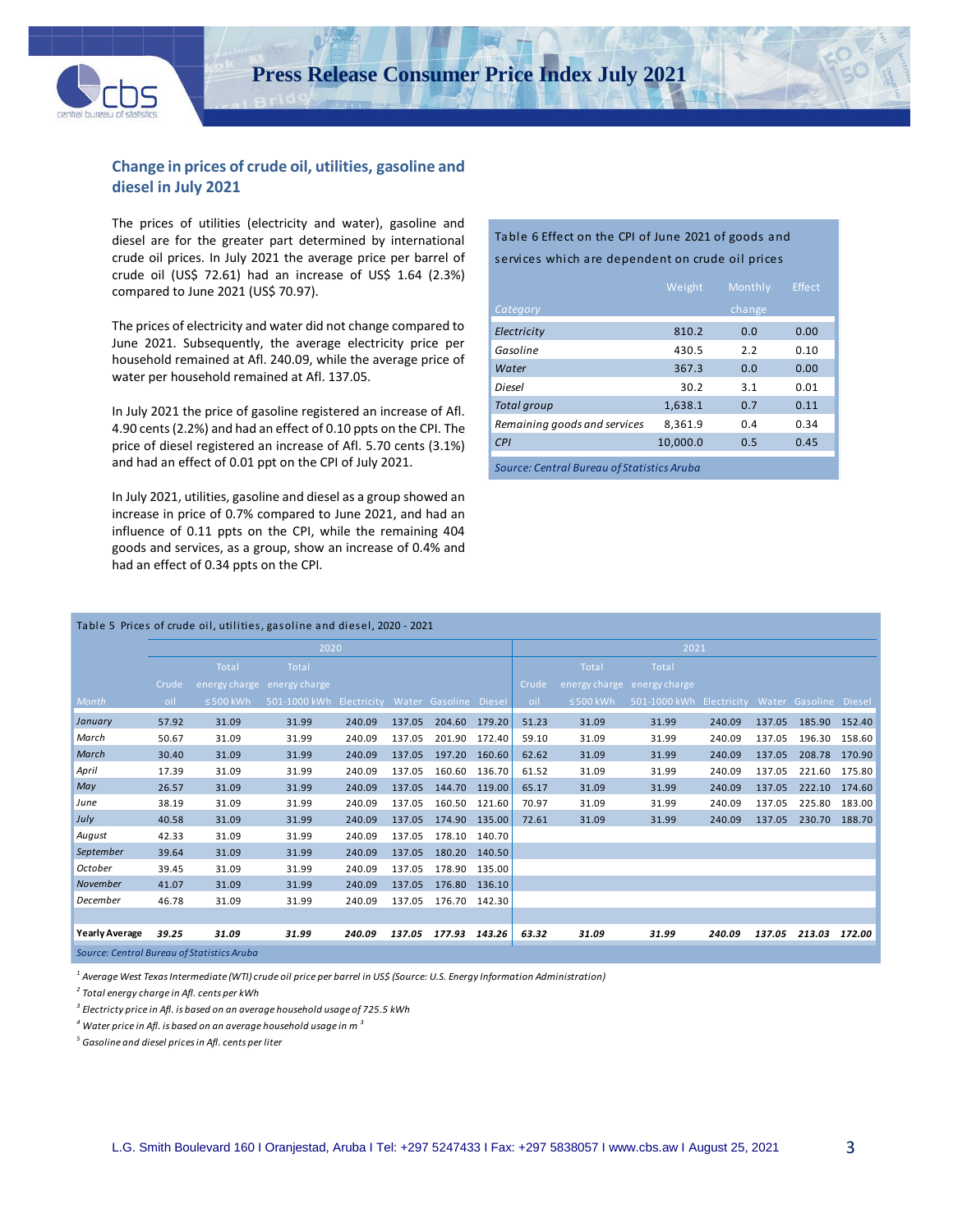

### **Change in prices of Food & catering services in July 2021**

The "Food & catering services" index showed an increase of 0.7% in July 2021, after a slight increase of 0.03% in June 2021. The index for "Food at home" showed an increase of 0.9% in July, as seven (7) of the eleven (11) "Food at home" indices increased in July 2021. The "Bread and cereals" index registered the largest decrease (4.1%) in July 2021. Furthermore, increases were posted in the indices for "Potatoes and other tubers" (2.6%), "Oils and fats" (1.9%), "Vegetables" (1.6%) and "Sugar, jam, honey and other confectionery" (0.5%).

The "Food products n.e.c." (-0.2%), "Fruit" (-0.2%) and "Fish and other seafood" (-0.2%) indices registered the largest decreases in July 2021. Furthermore, a decrease was posted in the index for "Milk, cheese and eggs" (-0.1%).

Over the last twelve (12) months, the "Food & catering services" has increased by 0.1%. The "Food at home" index showed a decrease of 0.3%. The "Vegetables" index decreased by 8.6%, the largest decrease among the "Food at home" food groups, while the "Milk, cheese and eggs" index increased by 1.5%, the largest increase among the "Food at home" food groups.

The index for "Food away from home" increased by 0.2% in July 2021 and has increased by 1.2% over the last twelve (12) months.

In July 2021, "Food at home" and "Food away from home" as a group showed an increase in price of 0.7% compared to June 2021, and had an effect of 0.10 ppts on the CPI, while the remaining goods and services, as a group, experienced an increase in price of 0.4%, causing an effect of 0.35 ppts on the CPI.

#### Table 8 Effect on the CPI of July 2021 of Food at

home and Food away from home

|                                            | Weight   | Monthly | Effect |
|--------------------------------------------|----------|---------|--------|
| Category                                   |          | change  |        |
| Food at home                               | 1,087.7  | 0.9     | 0.09   |
| Food away from home                        | 429.8    | 0.2     | 0.01   |
| <b>Total group</b>                         | 1,517.5  | 0.7     | 0.10   |
| Remaining goods and services               | 8,482.5  | 0.4     | 0.35   |
| CPI                                        | 10,000.0 | 0.5     | 0.45   |
| Source: Central Bureau of Statistics Aruba |          |         |        |

| Table 7 Percentage change for Food & catering services |             |          |                |          |         |                    |                 |          |                 |  |  |
|--------------------------------------------------------|-------------|----------|----------------|----------|---------|--------------------|-----------------|----------|-----------------|--|--|
|                                                        |             |          | <b>Indices</b> |          |         | Percentage changes |                 |          | <b>Effect</b>   |  |  |
|                                                        |             |          |                |          |         |                    |                 |          |                 |  |  |
|                                                        | Weight      |          |                |          | Monthly | Monthly            | End of period   | Monthly  | End of period   |  |  |
|                                                        | coefficient | $Jul-20$ | $Jun-21$       | $Jul-21$ | May-Jun | Jun-Jul            | Jul 20 - Jul 21 | Jun-Jul  | Jul 20 - Jul 21 |  |  |
| <b>Food &amp; catering services</b>                    | 1,517.5     | 99.07    | 98.53          | 99.19    | 0.03    | 0.7                | 0.1             | 0.102    | 0.019           |  |  |
| <b>Food at home</b>                                    | 1,087.7     | 97.77    | 96.59          | 97.44    | $-0.1$  | 0.9                | $-0.3$          | 0.094    | $-0.037$        |  |  |
| <b>Bread and cereals</b>                               | 178.1       | 99.50    | 95.90          | 99.81    | 0.0     | 4.1                | 0.3             | 0.071    | 0.006           |  |  |
| Meat                                                   | 242.5       | 99.76    | 100.59         | 100.65   | 0.8     | 0.1                | 0.9             | 0.002    | 0.022           |  |  |
| Fish and other seafood                                 | 49.0        | 99.42    | 98.17          | 98.01    | $-0.1$  | $-0.2$             | $-1.4$          | $-0.001$ | $-0.007$        |  |  |
| Milk, cheese and eggs                                  | 135.3       | 99.68    | 101.24         | 101.16   | 0.0     | $-0.1$             | 1.5             | $-0.001$ | 0.021           |  |  |
| Oils and fats                                          | 32.2        | 98.41    | 95.84          | 97.66    | 0.4     | 1.9                | $-0.8$          | 0.006    | $-0.002$        |  |  |
| Fruit                                                  | 97.6        | 90.31    | 90.76          | 90.58    | $-1.2$  | $-0.2$             | 0.3             | $-0.002$ | 0.003           |  |  |
| Potatoes and other tubers                              | 18.2        | 80.73    | 72.34          | 74.19    | $-9.2$  | 2.6                | $-8.1$          | 0.003    | $-0.012$        |  |  |
| Vegetables                                             | 89.1        | 90.26    | 81.21          | 82.52    | $-0.2$  | 1.6                | $-8.6$          | 0.012    | $-0.071$        |  |  |
| Sugar, jam, honey and other confectionery              | 42.0        | 100.73   | 100.81         | 101.33   | $-0.5$  | 0.5                | 0.6             | 0.002    | 0.003           |  |  |
| Food products n.e.c.                                   | 80.1        | 99.32    | 98.77          | 98.55    | $-0.5$  | $-0.2$             | $-0.8$          | $-0.002$ | $-0.006$        |  |  |
| Non-alcoholic beverages                                | 123.6       | 100.30   | 100.66         | 100.93   | 0.1     | 0.3                | 0.6             | 0.003    | $-0.005$        |  |  |
| Food away from home                                    | 429.8       | 102.36   | 103.44 103.63  |          | 0.3     | 0.2                | $1.2$           | 0.008    | 0.056           |  |  |
| <b>Other goods and services</b>                        | 8,482.5     | 96.43    | 98.01          | 98.41    | 0.8     | 0.4                | 2.1             | 0.350    | 1.739           |  |  |
| Other goods                                            | 4,735.8     | 93.69    | 96.23          | 96.94    | 0.8     | 0.7                | 3.5             | 0.345    | 1.592           |  |  |
| Other services                                         | 3,746.7     | 99.89    | 100.26         | 100.27   | 0.9     | 0.0                | 0.4             | 0.004    | 0.147           |  |  |
| <b>CPI</b>                                             | 10,000.0    | 96.83    | 98.09          | 98.53    | 0.7     | 0.5                | 1.8             | 0.452    | 1.758           |  |  |
| Source: Central Bureau of Statistics Aruba             |             |          |                |          |         |                    |                 |          |                 |  |  |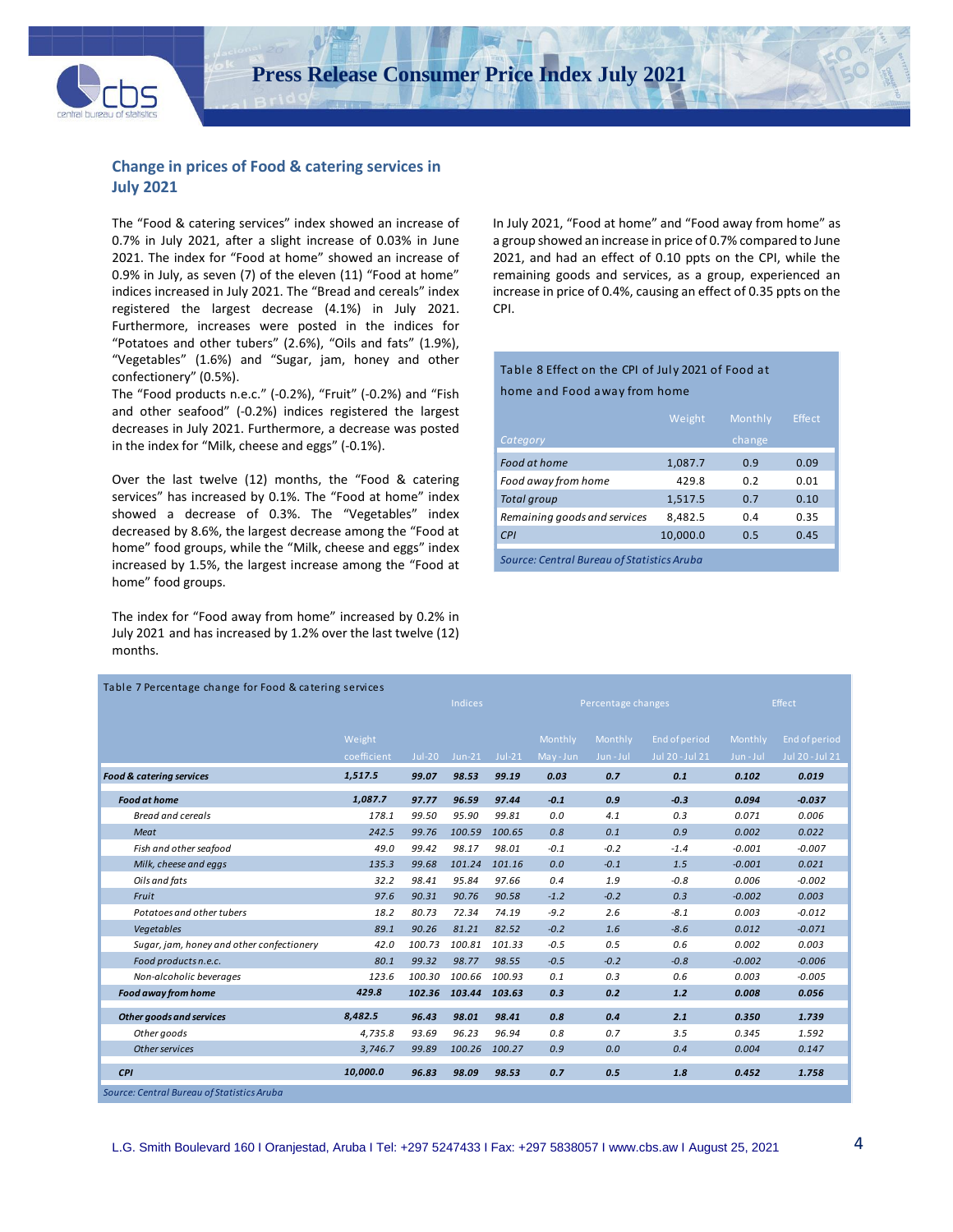**Monthly & Yearly Changes (%) in the Consumer Price Index for July 2021, Total Population (Jun 2019 = 100)**

| <b>DESCRIPTION</b>                                                                                            | <b>WEIGHT</b>                    | 2020                            | 2020                                                                   | 2021                 | 2021           | <b>Monthly</b> | Ytd              | <b>End of period</b> | <b>Period average</b> |
|---------------------------------------------------------------------------------------------------------------|----------------------------------|---------------------------------|------------------------------------------------------------------------|----------------------|----------------|----------------|------------------|----------------------|-----------------------|
|                                                                                                               | coefficient                      | Jul                             | <b>Dec</b>                                                             | <b>Jun</b>           | Jul            | Jun - Jul      | Dec - Jul        | Jul 20 - Jul 21      | Jul 20 - Jul 21       |
| Food and non-alcoholic beverages                                                                              | 1,087.7 97.77                    |                                 | 96.70                                                                  | 96.59                | 97.44          | 0.9            | 0.8              | $-0.3$               | $-2.1$                |
| Food                                                                                                          |                                  | 964.1 97.45                     | 96.26                                                                  | 96.07 96.99          |                | 1.0            | 0.8              | $-0.5$               | $-2.3$                |
| Non-alcoholic beverages                                                                                       |                                  |                                 | 123.6 100.30 100.16 100.66 100.93                                      |                      |                | 0.3            | 0.8              | 0.6                  | $-0.3$                |
| Alcoholic beverages and tobacco                                                                               |                                  |                                 | 78.2 100.69 99.87 100.50 100.48                                        |                      |                | 0.0            | 0.6              | $-0.2$               | 0.0                   |
| Alcoholic beverages for consumption at home                                                                   |                                  | 62.2 99.51                      | 98.46                                                                  |                      | 98.97 98.92    | 0.0            | 0.5              | $-0.6$               | $-0.6$                |
| Tobacco                                                                                                       |                                  |                                 | 16.0 105.27 105.36 106.45 106.55                                       |                      |                | 0.1            | 1.1              | 1.2                  | 2.4                   |
| <b>Clothing and footwear</b>                                                                                  |                                  | 276.8 92.13                     | 93.45                                                                  | 88.09                | 90.90          | 3.2            | $-2.7$           | $-1.3$               | $-8.2$                |
| Clothing                                                                                                      | 212.8                            | 91.65                           | 94.23                                                                  | 88.26                | 93.25          | 5.7            | $-1.0$           | 1.7                  | $-6.7$                |
| Footwear                                                                                                      |                                  | 64.0 93.70                      | 90.85                                                                  | 87.51 83.08          |                | $-5.1$         | $-8.6$           | $-11.3$              | $-13.0$               |
|                                                                                                               |                                  |                                 |                                                                        |                      |                |                |                  |                      |                       |
| Housing                                                                                                       | 2,522.2 96.96                    |                                 | 97.98 98.14 99.45                                                      |                      |                | 1.3            | 1.5              | 2.6                  | $-0.6$                |
| Actual rentals for housing<br>Imputed rentals for housing                                                     |                                  |                                 | 666.7 101.62 102.26 103.02 103.15<br>34.4 97.31 98.52 97.56 101.03     |                      |                | 0.1<br>3.6     | 0.9<br>2.6       | 1.5<br>3.8           | 1.5<br>$-2.1$         |
| Maintenance and repair of the dwelling                                                                        |                                  |                                 | 517.0 97.15 101.19 101.08 107.08                                       |                      |                | 5.9            | 5.8              | 10.2                 | 1.4                   |
| Water supply and miscellaneous services relating to the dwelling                                              |                                  |                                 | 463.6 101.35 101.35 101.35 101.35                                      |                      |                | 0.0            | 0.0              | 0.0                  | 0.4                   |
| Electricity, gas and other fuels                                                                              |                                  |                                 | 840.4 90.72 90.72 90.72 90.72                                          |                      |                | 0.0            | 0.0              | 0.0                  | $-4.1$                |
| <b>Household operation</b>                                                                                    |                                  | 929.2 95.39                     | 96.66                                                                  | 95.98                | 94.27          | $-1.8$         | $-2.5$           | $-1.2$               | $-3.3$                |
| Furniture, furnishings, carpets and other floor coverings                                                     |                                  | 128.8 92.98                     | 78.66                                                                  | 73.43                | 72.89          | $-0.7$         | $-7.3$           | $-21.6$              | $-18.6$               |
| <b>Household textiles</b>                                                                                     |                                  | 58.6 86.72                      |                                                                        | 83.92 79.51 78.05    |                | $-1.8$         | $-7.0$           | $-10.0$              | $-12.1$               |
| Household appliances                                                                                          |                                  | 246.0 87.88                     |                                                                        | 97.52 100.74 95.46   |                | $-5.2$         | $-2.1$           | 8.6                  | $-3.3$                |
| Glassware, tableware and household utensils                                                                   | 17.2                             | 90.52                           |                                                                        | 86.32 74.10 87.92    |                | 18.6           | 1.9              | $-2.9$               | $-11.8$               |
| Tools and equipment for house and garden<br>Goods and services for routine household maintenance and cleaning |                                  |                                 | 58.2 99.17 114.57 108.23 101.66<br>420.5 101.41 101.40 101.59 101.62   |                      |                | $-6.1$<br>0.0  | $-11.3$<br>0.2   | 2.5<br>0.2           | 10.6<br>0.6           |
|                                                                                                               |                                  |                                 |                                                                        |                      |                |                |                  |                      |                       |
| Health                                                                                                        |                                  |                                 | 223.1 100.80 97.76 95.58                                               |                      | 96.46          | 0.9            | $-1.3$           | $-4.3$               | $-3.2$                |
| Medical products, appliances and equipment                                                                    |                                  |                                 | 152.3 100.92 96.41 94.62 95.71                                         |                      |                | 1.1            | $-0.7$           | $-5.2$               | $-4.1$                |
| Out-patient services<br>Other treatments                                                                      | 7.8                              |                                 | 52.4 100.00 98.12 95.43 96.17<br>98.77 96.49 92.74 93.03               |                      |                | 0.8<br>0.3     | $-2.0$<br>$-3.6$ | $-3.8$<br>$-5.8$     | $-2.6$<br>$-4.4$      |
| Health products and services n.e.c.                                                                           |                                  |                                 | 10.5 104.71 116.56 112.35 111.29                                       |                      |                | $-0.9$         | $-4.5$           | 6.3                  | 7.7                   |
|                                                                                                               |                                  |                                 |                                                                        |                      |                |                |                  |                      |                       |
| Transport                                                                                                     | 1,257.4                          | 90.07                           | 90.90                                                                  |                      | 102.97 103.53  | 0.5            | 13.9             | 14.9                 | 0.4                   |
| Purchase of vehicles                                                                                          | 442.6                            | 91.76                           | 94.83                                                                  |                      | 98.83 98.81    | 0.0            | 4.2              | 7.7                  | $-2.3$                |
| Operation of personal transport equipment<br>Transport services                                               |                                  | 763.3 89.77<br>51.5 80.08       | 75.35 98.27 107.77                                                     | 89.67 105.69 105.98  |                | 0.3<br>9.7     | 18.2<br>43.0     | 18.1<br>34.6         | 2.6<br>$-6.1$         |
|                                                                                                               |                                  |                                 |                                                                        |                      |                |                |                  |                      |                       |
| <b>Communications</b>                                                                                         | 849.6                            | 99.71                           | 99.80                                                                  | 98.53                | 98.53          | 0.0            | $-1.3$           | $-1.2$               | 0.1                   |
| Telephone and telefax equipment                                                                               |                                  | 43.8 94.40                      | 93.97                                                                  | 69.34                | 69.34          | 0.0            | $-26.2$          | $-26.5$              | 0.2                   |
| Telephone and telefax services                                                                                |                                  |                                 | 805.8 100.00 100.12 100.12 100.12                                      |                      |                | 0.0            | 0.0              | 0.1                  | 0.1                   |
| <b>Recreation and culture</b>                                                                                 | 1,013.3 98.09                    |                                 | 97.20                                                                  | 96.87                | 96.17          | -0.7           | $-1.1$           | $-2.0$               | $-3.9$                |
| Audio-visual, photographic and information processing equipment                                               |                                  | 58.5 90.65                      | 87.99                                                                  | 94.24                | 90.67          | $-3.8$         | 3.0              | 0.0                  | $-6.5$                |
| Other major durables for recreation and culture                                                               |                                  | 20.0 102.62 94.07               |                                                                        | 80.15                | 81.01          | 1.1            | $-13.9$          | $-21.1$              | $-4.0$                |
| Other recreational items and equipment; gardens and pets                                                      |                                  | 266.6 102.23 99.29              |                                                                        | 98.99                | 98.48          | $-0.5$         | $-0.8$           | $-3.7$               | $-2.4$                |
| Recreational and cultural services<br>Newspapers, books and stationery                                        |                                  | 309.1 99.75 99.65<br>43.7 92.69 | 83.52                                                                  | 99.82<br>80.66       | 99.85<br>87.69 | 0.0<br>8.7     | 0.2<br>5.0       | 0.1<br>$-5.4$        | 0.1<br>$-10.4$        |
| Holidays                                                                                                      |                                  | 315.4 94.79                     | 96.84                                                                  | 95.97 93.77          |                | $-2.3$         | $-3.2$           | $-1.1$               | $-7.9$                |
|                                                                                                               |                                  |                                 |                                                                        |                      |                |                |                  |                      |                       |
| Education                                                                                                     |                                  |                                 | 98.0 100.17 100.17 100.17 100.17                                       |                      |                | 0.0            | 0.0              | 0.0                  | 0.1                   |
| Pre primary and primary education                                                                             |                                  |                                 | 24.0 100.00 100.00 100.00 100.00                                       |                      |                | 0.0            | 0.0              | 0.0                  | 0.0                   |
| Secondary education<br>Post-secondary non-tertiary education                                                  |                                  |                                 | 43.4 100.00 100.00 100.00 100.00<br>4.6 100.00 100.00 100.00 100.00    |                      |                | 0.0<br>0.0     | 0.0<br>0.0       | 0.0<br>0.0           | 0.0<br>0.0            |
| Tertiary education                                                                                            |                                  |                                 | 23.6 100.00 100.00 100.00 100.00                                       |                      |                | 0.0            | 0.0              | 0.0                  | 0.0                   |
| Education not definable by level                                                                              |                                  |                                 | 2.5 106.67 106.67 106.67 106.67                                        |                      |                | 0.0            | 0.0              | 0.0                  | 2.7                   |
|                                                                                                               |                                  |                                 |                                                                        |                      |                |                |                  |                      |                       |
| <b>Restaurants and hotels</b><br>Catering services                                                            |                                  |                                 | 442.0 101.77 102.44 102.07 102.14<br>429.8 102.36 102.68 103.44 103.63 |                      |                | 0.1<br>0.2     | $-0.3$<br>0.9    | 0.4<br>1.2           | $-0.3$<br>1.3         |
| Accommodation services                                                                                        |                                  |                                 | 12.2 81.10 93.96 53.41 49.79                                           |                      |                | $-6.8$         | $-47.0$          | $-38.6$              | $-43.4$               |
|                                                                                                               |                                  |                                 |                                                                        |                      |                |                |                  |                      |                       |
| Miscellaneous goods and services                                                                              | 1,222.6 98.75                    |                                 | 98.43                                                                  | 97.55                | 98.20          | 0.7            | $-0.2$           | -0.6                 | $-0.9$                |
| Personal care<br>Personal effects n.e.c.                                                                      |                                  | 427.1 97.53                     | 96.65                                                                  | 96.25<br>94.62 86.18 | 96.60<br>92.17 | 0.4            | $-0.1$           | $-1.0$<br>$-2.7$     | $-1.7$                |
| Social protection                                                                                             | 106.6                            | 94.72                           | 78.2 100.00 100.00 100.00 100.00                                       |                      |                | 6.9<br>0.0     | $-2.6$<br>0.0    | 0.0                  | $-3.8$<br>0.0         |
| Insurance                                                                                                     |                                  |                                 | 610.7 100.14 100.14 100.14 100.14                                      |                      |                | 0.0            | 0.0              | 0.0                  | 0.1                   |
|                                                                                                               |                                  |                                 |                                                                        |                      |                |                |                  |                      |                       |
| CPI                                                                                                           | 10,000.0 96.83 97.06 98.09 98.53 |                                 |                                                                        |                      |                | 0.5            | 1.5              | 1.8                  | $-1.4$                |

*Source: Central Bureau of Statistics Aruba*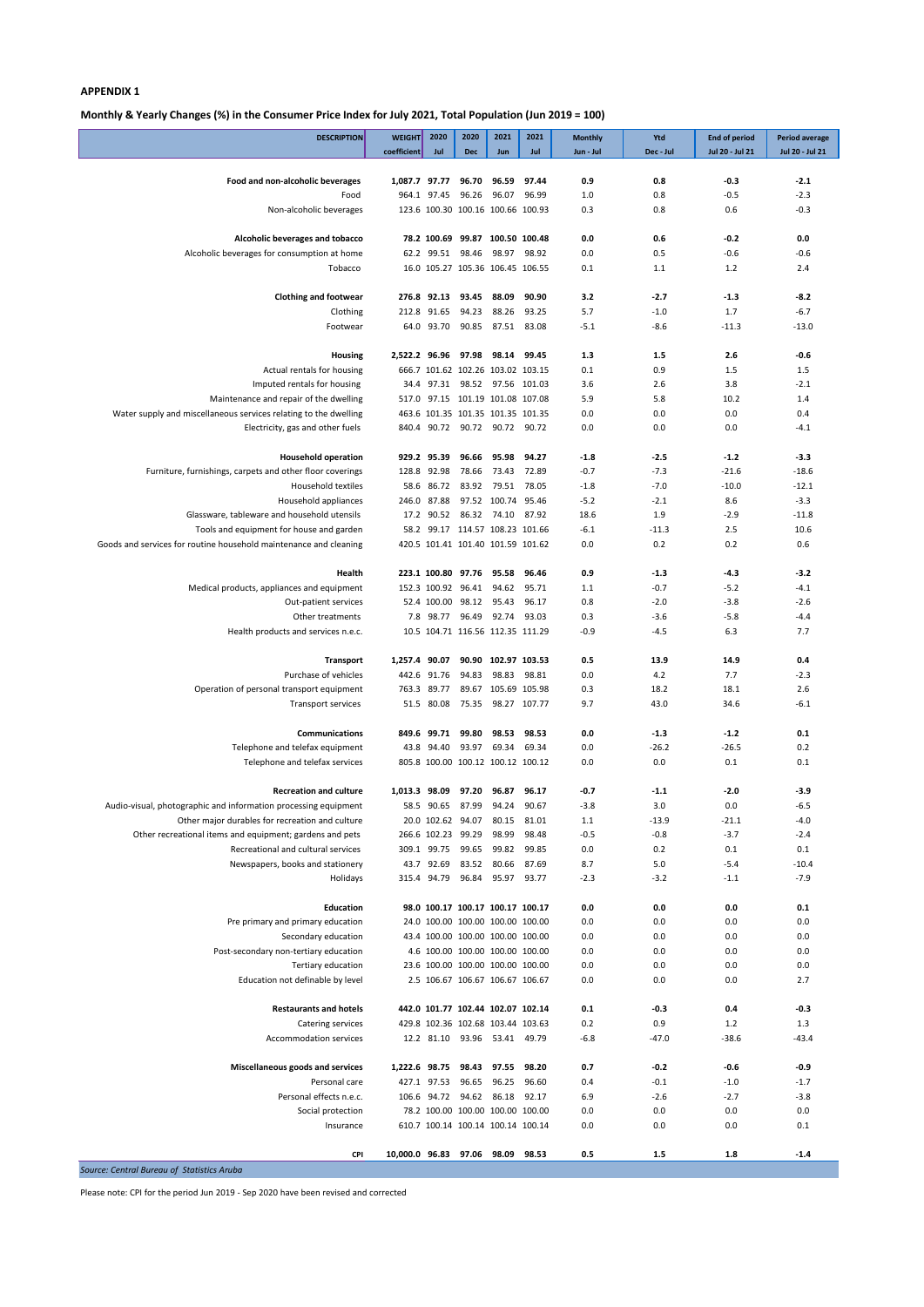**Effect on the Consumer Price Index per sector and category for July 2021, Total Population (Jun 2019 = 100)**

| <b>DESCRIPTION</b>                                                                                            | <b>WEIGHT</b><br>coefficient | <b>Monthly</b><br>Jun - Jul | Ytd<br>Dec - Jul   | <b>End of period</b><br>Jul 20 - Jul 21 | <b>Period average</b><br>Jul 20 - Jul 21 |
|---------------------------------------------------------------------------------------------------------------|------------------------------|-----------------------------|--------------------|-----------------------------------------|------------------------------------------|
|                                                                                                               |                              |                             |                    |                                         |                                          |
| Food and non-alcoholic beverages                                                                              | 1,087.7                      | 0.09                        | 0.08               | $-0.04$                                 | $-0.23$                                  |
| Food                                                                                                          | 964.1                        | 0.09                        | 0.07               | $-0.05$                                 | $-0.23$                                  |
| Non-alcoholic beverages                                                                                       | 123.6                        | 0.00                        | 0.01               | 0.01                                    | 0.00                                     |
| Alcoholic beverages and tobacco                                                                               | 78.2                         | 0.00                        | 0.00               | 0.00                                    | 0.00                                     |
| Alcoholic beverages for consumption at home                                                                   | 62.2                         | 0.00                        | 0.00               | 0.00                                    | 0.00                                     |
| Tobacco                                                                                                       | 16.0                         | 0.00                        | 0.00               | 0.00                                    | 0.00                                     |
|                                                                                                               |                              |                             |                    |                                         |                                          |
| <b>Clothing and footwear</b><br>Clothing                                                                      | 276.8<br>212.8               | 0.08<br>0.11                | $-0.07$<br>$-0.02$ | $-0.04$<br>0.04                         | $-0.23$<br>$-0.14$                       |
| Footwear                                                                                                      | 64.0                         | $-0.03$                     | $-0.05$            | $-0.07$                                 | $-0.09$                                  |
|                                                                                                               |                              |                             |                    |                                         |                                          |
| <b>Housing</b>                                                                                                | 2,522.2                      | 0.34                        | 0.38               | 0.65                                    | $-0.14$                                  |
| Actual rentals for housing                                                                                    | 666.7                        | 0.01                        | 0.06               | 0.10                                    | 0.10                                     |
| Imputed rentals for housing                                                                                   | 34.4                         | 0.01                        | 0.01               | 0.01                                    | $-0.01$                                  |
| Maintenance and repair of the dwelling                                                                        | 517.0                        | 0.32<br>0.00                | 0.31               | 0.53<br>0.00                            | 0.07<br>0.02                             |
| Water supply and miscellaneous services relating to the dwelling<br>Electricity, gas and other fuels          | 463.6<br>840.4               | 0.00                        | 0.00<br>0.00       | 0.00                                    | $-0.33$                                  |
|                                                                                                               |                              |                             |                    |                                         |                                          |
| <b>Household operation</b>                                                                                    | 929.2                        | $-0.16$                     | $-0.23$            | $-0.11$                                 | $-0.31$                                  |
| Furniture, furnishings, carpets and other floor coverings                                                     | 128.8                        | $-0.01$                     | $-0.08$            | $-0.27$                                 | $-0.23$                                  |
| <b>Household textiles</b>                                                                                     | 58.6                         | $-0.01$                     | $-0.04$            | $-0.05$                                 | $-0.07$                                  |
| Household appliances                                                                                          | 246.0                        | $-0.13$                     | $-0.05$            | 0.19                                    | $-0.08$                                  |
| Glassware, tableware and household utensils                                                                   | 17.2<br>58.2                 | 0.02<br>$-0.04$             | 0.00<br>$-0.08$    | 0.00<br>0.01                            | $-0.02$<br>0.06                          |
| Tools and equipment for house and garden<br>Goods and services for routine household maintenance and cleaning | 420.5                        | 0.00                        | 0.01               | 0.01                                    | 0.03                                     |
|                                                                                                               |                              |                             |                    |                                         |                                          |
| Health                                                                                                        | 223.1                        | 0.02                        | $-0.03$            | $-0.10$                                 | $-0.07$                                  |
| Medical products, appliances and equipment                                                                    | 152.3                        | 0.02                        | $-0.01$            | $-0.08$                                 | $-0.06$                                  |
| Out-patient services                                                                                          | 52.4                         | 0.00                        | $-0.01$            | $-0.02$                                 | $-0.01$                                  |
| Other treatments                                                                                              | 7.8                          | 0.00                        | 0.00               | 0.00                                    | 0.00                                     |
| Health products and services n.e.c.                                                                           | 10.5                         | 0.00                        | $-0.01$            | 0.01                                    | 0.01                                     |
| Transport                                                                                                     | 1,257.4                      | 0.07                        | 1.64               | 1.75                                    | 0.05                                     |
| Purchase of vehicles                                                                                          | 442.6                        | 0.00                        | 0.18               | 0.32                                    | $-0.10$                                  |
| Operation of personal transport equipment                                                                     | 763.3                        | 0.02                        | 1.28               | 1.28                                    | 0.19                                     |
| Transport services                                                                                            | 51.5                         | 0.05                        | 0.17               | 0.15                                    | $-0.03$                                  |
|                                                                                                               |                              |                             |                    |                                         |                                          |
| <b>Communications</b><br>Telephone and telefax equipment                                                      | 849.6<br>43.8                | 0.00<br>0.00                | $-0.11$<br>$-0.11$ | $-0.10$<br>$-0.11$                      | 0.01<br>0.00                             |
| Telephone and telefax services                                                                                | 805.8                        | 0.00                        | 0.00               | 0.01                                    | 0.01                                     |
|                                                                                                               |                              |                             |                    |                                         |                                          |
| <b>Recreation and culture</b>                                                                                 | 1,013.3                      | $-0.07$                     | $-0.11$            | $-0.20$                                 | $-0.40$                                  |
| Audio-visual, photographic and information processing equipment                                               | 58.5                         | $-0.02$                     | 0.02               | 0.00                                    | $-0.04$                                  |
| Other major durables for recreation and culture                                                               | 20.0                         | 0.00                        | $-0.03$            | $-0.04$                                 | $-0.01$                                  |
| Other recreational items and equipment; gardens and pets                                                      | 266.6                        | $-0.01$                     | $-0.02$            | $-0.10$                                 | $-0.06$                                  |
| Recreational and cultural services<br>Newspapers, books and stationery                                        | 309.1<br>43.7                | 0.00<br>0.03                | 0.01<br>0.02       | 0.00<br>$-0.02$                         | 0.00<br>$-0.04$                          |
| Holidays                                                                                                      | 315.4                        | $-0.07$                     | $-0.10$            | $-0.03$                                 | $-0.25$                                  |
|                                                                                                               |                              |                             |                    |                                         |                                          |
| <b>Education</b>                                                                                              | 98.0                         | 0.00                        | 0.00               | 0.00                                    | 0.00                                     |
| Pre primary and primary education                                                                             | 24.0                         | 0.00                        | 0.00               | 0.00                                    | 0.00                                     |
| Secondary education                                                                                           | 43.4                         | 0.00                        | 0.00               | 0.00                                    | 0.00                                     |
| Post-secondary non-tertiary education                                                                         | 4.6                          | 0.00                        | 0.00               | 0.00                                    | 0.00                                     |
| Tertiary education<br>Education not definable by level                                                        | 23.6<br>2.5                  | 0.00<br>0.00                | 0.00<br>0.00       | 0.00<br>0.00                            | 0.00<br>0.00                             |
|                                                                                                               |                              |                             |                    |                                         |                                          |
| <b>Restaurants and hotels</b>                                                                                 | 442.0                        | 0.00                        | $-0.01$            | 0.02                                    | $-0.01$                                  |
| Catering services                                                                                             | 429.8                        | 0.01                        | 0.04               | 0.06                                    | 0.06                                     |
| Accommodation services                                                                                        | 12.2                         | 0.00                        | $-0.06$            | $-0.04$                                 | $-0.07$                                  |
|                                                                                                               |                              |                             |                    |                                         |                                          |
| Miscellaneous goods and services<br>Personal care                                                             | 1,222.6<br>427.1             | 0.08<br>0.02                | $-0.03$<br>0.00    | $-0.07$<br>$-0.04$                      | $-0.11$<br>$-0.07$                       |
| Personal effects n.e.c.                                                                                       | 106.6                        | 0.07                        | $-0.03$            | $-0.03$                                 | $-0.04$                                  |
| Social protection                                                                                             | 78.2                         | 0.00                        | 0.00               | 0.00                                    | 0.00                                     |
| Insurance                                                                                                     | 610.7                        | 0.00                        | 0.00               | 0.00                                    | 0.00                                     |
|                                                                                                               |                              |                             |                    |                                         |                                          |
| <b>CPI</b>                                                                                                    | 10,000.0                     | 0.45                        | 1.51               | 1.76                                    | $-1.43$                                  |
| Source: Central Bureau of Statistics Aruba                                                                    |                              |                             |                    |                                         |                                          |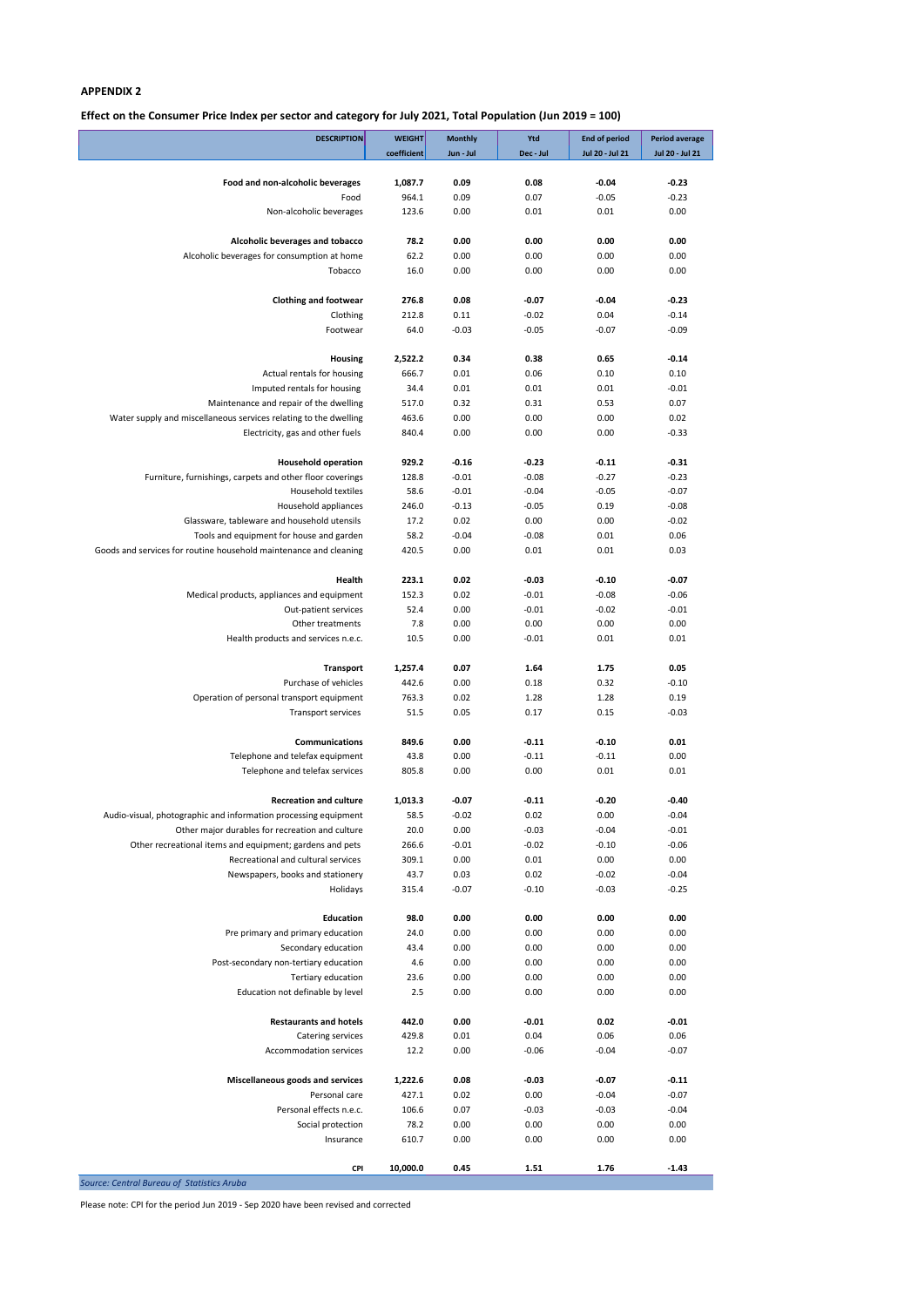## **Monthly & Yearly Changes (%) and effect in the Food & catering services for July 2021, Total Population (Jun 2019 = 100)**

|                                                                     |                    |                  | % Change             |                | <b>Effect</b>        |  |
|---------------------------------------------------------------------|--------------------|------------------|----------------------|----------------|----------------------|--|
| <b>DESCRIPTION</b>                                                  | <b>WEIGHT</b>      | <b>Monthly</b>   | <b>End of period</b> | <b>Monthly</b> | <b>End of period</b> |  |
|                                                                     | coefficient        | Jun - Jul        | Jul 20 - Jul 21      | Jun - Jul      | Jul 20 - Jul 21      |  |
| Food & catering services<br>Food at home                            | 1,517.5<br>1,087.7 | 0.7<br>0.9       | 0.1<br>$-0.3$        | 0.102<br>0.094 | 0.019<br>$-0.037$    |  |
|                                                                     |                    |                  |                      |                |                      |  |
| <b>Bread and cereals</b>                                            | 178.1              | 4.1              | 0.3                  | 0.071          | 0.006                |  |
| Rice                                                                | 23.5               | $-0.3$           | 0.1                  | $-0.001$       | 0.000                |  |
| <b>Bread</b>                                                        | 72.1               | 9.0              | 5.9                  | 0.065          | 0.045                |  |
| Pasta products                                                      | 9.2                | 1.2              | 0.5                  | 0.001          | 0.000                |  |
| Other cereals and cereal products                                   | 73.3               | 0.7              | $-5.4$               | 0.005          | $-0.040$             |  |
| Meat                                                                | 242.5              | 0.1              | 0.9                  | 0.002          | 0.022                |  |
| <b>Bovine</b>                                                       | 67.3               | 0.0              | $-0.4$               | 0.000          | $-0.003$             |  |
| Swine                                                               | 25.5               | 0.3              | 4.0                  | 0.001          | 0.011                |  |
| Poultry                                                             | 75.7               | 0.1              | 0.1                  | 0.001          | 0.001                |  |
| Other meat and meat preparations                                    | 74.0               | 0.0              | 1.8                  | 0.000          | 0.014                |  |
|                                                                     |                    |                  |                      |                |                      |  |
| <b>Fish and other seafood</b>                                       | 49.0               | $-0.2$<br>$-0.2$ | $-1.4$               | $-0.001$       | $-0.007$             |  |
| Fish and seafood preparations                                       | 49.0               |                  | $-1.4$               | $-0.001$       | $-0.007$             |  |
| Milk, cheese and eggs                                               | 135.3              | $-0.1$           | 1.5                  | $-0.001$       | 0.021                |  |
| Cheese                                                              | 55.4               | 0.9              | 2.9                  | 0.005          | 0.017                |  |
| Eggs                                                                | 16.6               | $-2.1$           | 4.8                  | $-0.004$       | 0.008                |  |
| Milk                                                                | 40.0               | $-0.7$           | $-0.9$               | $-0.003$       | $-0.004$             |  |
| Other milk products                                                 | 23.3               | 0.0              | $-0.1$               | 0.000          | 0.000                |  |
| Oils and fats                                                       |                    |                  |                      |                |                      |  |
|                                                                     | 32.2               | 1.9              | $-0.8$               | 0.006          | $-0.002$             |  |
| Corn oil<br>Butter and margarine                                    | 2.8<br>9.2         | 0.1<br>0.8       | 4.7<br>1.7           | 0.000<br>0.001 | 0.001<br>0.002       |  |
| Other oils and fats                                                 | 20.1               | 2.7              | $-2.6$               | 0.005          | $-0.005$             |  |
|                                                                     |                    |                  |                      |                |                      |  |
| Fruit                                                               | 97.6               | $-0.2$           | 0.3                  | $-0.002$       | 0.003                |  |
| Oranges                                                             | 9.4                | 3.1              | 6.4                  | 0.003          | 0.007                |  |
| Bananas and plantains                                               | 19.9               | $-12.4$          | $-18.1$              | $-0.018$       | $-0.028$             |  |
| Apples                                                              | 9.3                | 0.7              | 15.2                 | 0.001          | 0.013                |  |
| Avocado                                                             | 5.0                | $-8.7$           | 2.7                  | $-0.004$       | 0.001                |  |
| Grapes                                                              | 9.2                | 9.6              | 25.1                 | 0.009          | 0.020                |  |
| <b>Nuts</b>                                                         | 11.9               | 0.0              | $-5.8$               | 0.000          | $-0.007$             |  |
| Lemons and mandarins                                                | 6.0                | $-3.5$           | $-12.1$              | $-0.002$       | $-0.006$             |  |
| Cherries and strawberries                                           | 8.8                | 1.8              | 8.6                  | 0.002          | 0.009                |  |
| Melons and watermelons                                              | 7.7                | 5.7              | $-2.8$               | 0.004          | $-0.002$             |  |
| Papayas and pineapples                                              | 6.9                | 0.3              | $-3.0$               | 0.000          | $-0.002$             |  |
| Other fruits and fruit products                                     | 3.5                | 8.2              | $-5.9$               | 0.003          | $-0.002$             |  |
| <b>Potatoes and other tubers</b>                                    | 18.2               | 2.6              | $-8.1$               | 0.003          | $-0.012$             |  |
| Potatoes                                                            | 12.2               | $5.5\,$          | $-13.2$              | 0.004          | $-0.013$             |  |
| Other tubers                                                        | 2.0                | 2.8              | 0.8                  | 0.001          | 0.000                |  |
| Sweet potatoes and yucca                                            | 4.0                | $-3.9$           | 0.5                  | $-0.001$       | 0.000                |  |
|                                                                     |                    |                  |                      |                |                      |  |
| Vegetables                                                          | 89.1               | 1.6              | $-8.6$               | 0.012          | $-0.071$             |  |
| Lettuce                                                             | 6.8                | $-9.8$           | $-32.9$              | $-0.003$       | $-0.015$             |  |
| Tomatoes                                                            | 9.7                | 11.6             | $-3.6$               | 0.010          | $-0.004$             |  |
| Onions and garlic                                                   | 18.7               | 6.3              | $-5.3$               | 0.009          | $-0.009$             |  |
| Celery and broccoli                                                 | 15.3               | $-3.3$           | $-17.1$              | $-0.004$       | $-0.023$             |  |
| Other vegetables                                                    | 15.3               | $-0.7$           | $-8.9$               | $-0.001$       | $-0.013$             |  |
| Other preserved or processed vegetables                             | 8.4                | 0.9              | $-0.4$               | 0.001          | 0.000                |  |
| Frozen vegetable mixtures                                           | 14.8               | $-0.2$           | $-5.2$               | 0.000          | $-0.008$             |  |
| Sugar, jam, honey and other confectionery                           | 42.0               | 0.5              | 0.6                  | 0.002          | 0.003                |  |
| Sugar                                                               | 12.1               | $-0.2$           | 7.3                  | 0.000          | 0.009                |  |
| Jams and jellies                                                    | 2.5                | 0.3              | $-4.8$               | 0.000          | $-0.001$             |  |
| Other confectionery products                                        | 27.5               | 0.9              | $-1.9$               | 0.002          | $-0.005$             |  |
|                                                                     |                    |                  |                      |                |                      |  |
| Food products n.e.c.                                                | 80.1<br>80.1       | $-0.2$<br>$-0.2$ | $-0.8$               | $-0.002$       | $-0.006$<br>$-0.006$ |  |
| Other food products                                                 |                    |                  | $-0.8$               | $-0.002$       |                      |  |
| Non-alcoholic beverages                                             | 123.6              | 0.3              | 0.6                  | 0.003          | 0.008                |  |
| Coffee and tea                                                      | 20.9               | 0.6              | $-4.3$               | 0.001          | $-0.009$             |  |
| Other non-alcoholic beverages                                       | 14.6               | 0.0              | 0.9                  | 0.000          | 0.001                |  |
| Soft and sports drinks                                              | 31.0               | 0.0              | 3.9                  | 0.000          | 0.012                |  |
| Fruit juices                                                        | 57.1               | 0.4              | 0.6                  | 0.002          | 0.003                |  |
|                                                                     | 429.8              | 0.2              | $1.2$                |                | 0.056                |  |
| Food away from home<br>Food and beverage consumption away from home | 429.8              | 0.2              | 1.2                  | 0.008<br>0.008 | 0.056                |  |
|                                                                     |                    |                  |                      |                |                      |  |
| Other goods and services                                            | 8,482.5            | 0.4              | 2.1                  | 0.350          | 1.739                |  |
| Other goods                                                         | 4,735.8            | 0.7              | 3.5                  | 0.345          | 1.592                |  |
| Other services                                                      | 3,746.7            | 0.0              | 0.4                  | 0.004          | 0.147                |  |
| <b>CPI</b>                                                          | 10,000             | $0.5\,$          | $1.8\,$              | 0.452          | 1.758                |  |
| Source: Central Bureau of Statistics Aruba                          |                    |                  |                      |                |                      |  |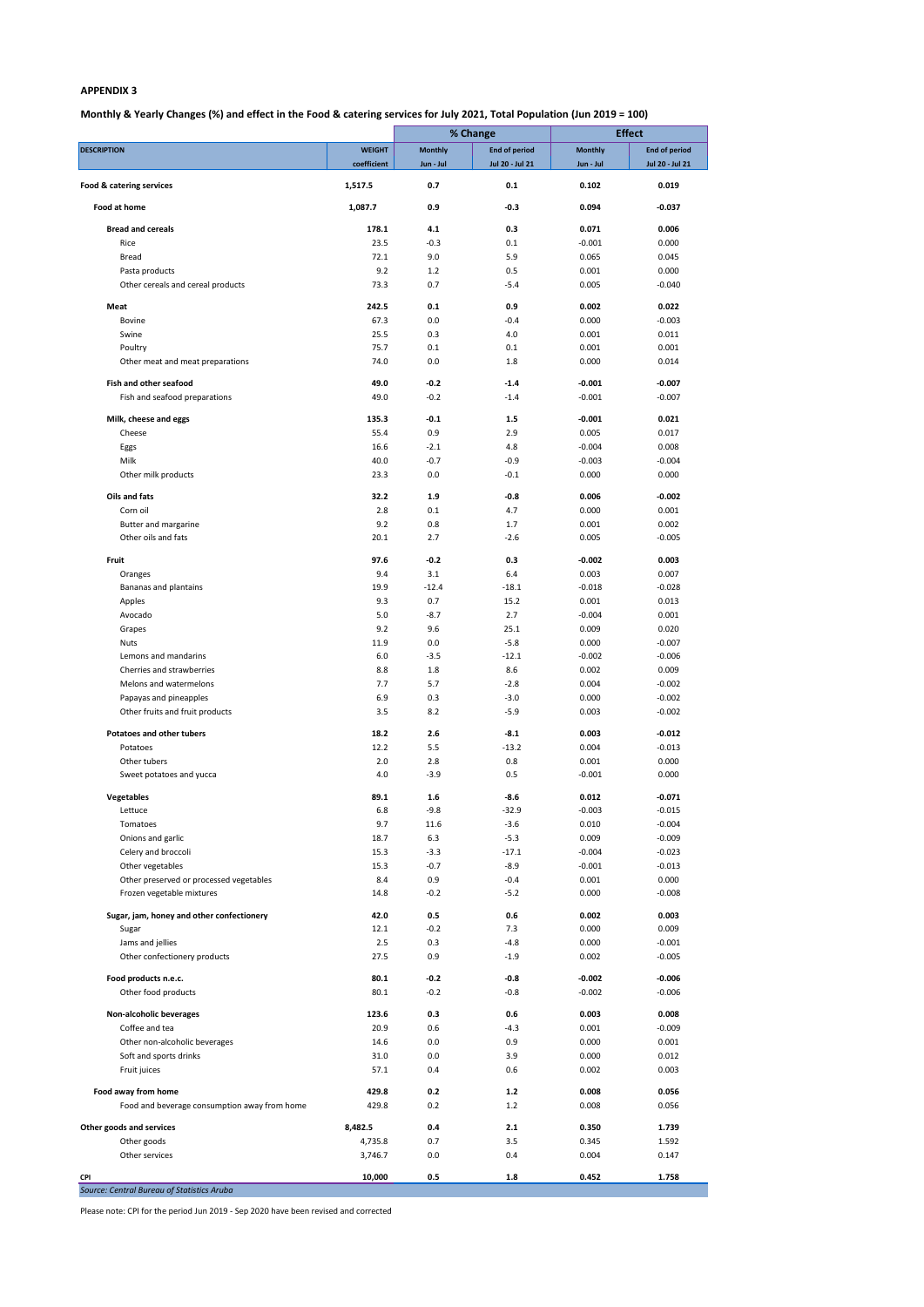# **Overview of Consumer Price Index (CPI) 2020 - 2021, (Jun 2019 = 100)**

|                         |                |                |                 |                 |                |         | <b>YEAR: 2021</b> |               | <b>YEAR: 2020</b> |         |               |               |
|-------------------------|----------------|----------------|-----------------|-----------------|----------------|---------|-------------------|---------------|-------------------|---------|---------------|---------------|
|                         | <b>Base</b>    | <b>Base</b>    | <b>Base</b>     | <b>Base</b>     |                |         | <b>CHANGE</b>     |               |                   |         | <b>CHANGE</b> |               |
|                         | <b>Jun-19</b>  | <b>Jun-19</b>  | <b>Jun-19</b>   | <b>Jun-19</b>   | <b>Monthly</b> | Year-to | Yearly            | <b>Period</b> | <b>Monthly</b>    | Year-to | Yearly        | <b>Period</b> |
|                         | $=100.0$       | $=100.0$       | $=100.0$        | $=100.0$        |                | date    |                   | average       |                   | date    |               | average       |
|                         | Jan.'20        | Dec.'19        | Jan.'21         | <b>Dec.'20</b>  |                |         |                   |               |                   |         |               |               |
| <b>Total Population</b> | 99.57          | 100.13         | 96.89           | 97.06           | $-0.2$         | $-0.2$  | $-2.7$            | $-1.8$        | $-0.6$            | $-0.6$  | 3.4           | 3.9           |
| Low Income              | 99.19          | 99.88          | 96.80           | 96.95           | $-0.2$         | $-0.2$  | $-2.4$            |               | $-0.7$            | $-0.7$  | 2.7           |               |
| High Income             | 99.74          | 100.25         | 96.91           | 97.10           | $-0.2$         | $-0.2$  | $-2.8$            |               | $-0.5$            | $-0.5$  | 3.7           |               |
|                         | <b>Feb.'20</b> | Jan.'20        | Feb.'21         | Jan.'21         |                |         |                   |               |                   |         |               |               |
| <b>Total Population</b> | 98.90          | 99.57          | 97.00           | 96.89           | 0.1            | $-0.1$  | $-1.9$            | $-2.2$        | $-0.7$            | $-1.2$  | 2.3           | 3.9           |
| Low Income              | 98.56          | 99.19          | 96.92           | 96.80           | 0.1            | 0.0     | $-1.7$            |               | $-0.6$            | $-1.3$  | 1.7           |               |
| High Income             | 99.06          | 99.74          | 97.01           | 96.91           | 0.1            | $-0.1$  | $-2.1$            |               | $-0.7$            | $-1.2$  | 2.6           |               |
|                         | Mar.'20        | <b>Feb.'20</b> | Mar.'21         | Feb.'21         |                |         |                   |               |                   |         |               |               |
| <b>Total Population</b> | 98.67          | 98.90          | 97.59           | 97.00           | 0.6            | 0.5     | $-1.1$            | $-2.3$        | $-0.2$            | $-1.5$  | 0.7           | 3.6           |
| Low Income              | 98.35          | 98.56          | 97.49           | 96.92           | 0.6            | 0.6     | $-0.9$            |               | $-0.2$            | $-1.5$  | 0.1           |               |
| High Income             | 98.82          | 99.06          | 97.63           | 97.01           | 0.6            | 0.5     | $-1.2$            |               | $-0.2$            | $-1.4$  | 0.9           |               |
|                         | Apr.'20        | Mar.'20        | Apr.'21         | <b>Mar.'21</b>  |                |         |                   |               |                   |         |               |               |
| <b>Total Population</b> | 97.93          | 98.67          | 97.57           | 97.59           | $-0.02$        | 0.5     | $-0.4$            | $-2.3$        | $-0.8$            | $-2.2$  | $-0.9$        | 3.2           |
| Low Income              | 97.66          | 98.35          | 97.52           | 97.49           | 0.03           | 0.6     | $-0.1$            |               | $-0.7$            | $-2.2$  | $-1.0$        |               |
| High Income             | 98.04          | 98.82          | 97.58           | 97.63           | $-0.05$        | 0.5     | $-0.5$            |               | $-0.8$            | $-2.2$  | $-0.8$        |               |
|                         | May'20         | Apr.'20        | May'21          | Apr.'21         |                |         |                   |               |                   |         |               |               |
| <b>Total Population</b> | 97.63          | 97.93          | 97.39           | 97.57           | $-0.2$         | 0.3     | $-0.2$            | $-2.2$        | $-0.3$            | $-2.5$  | $-1.6$        | 2.6           |
| Low Income              | 97.38          | 97.66          | 97.31           | 97.52           | $-0.2$         | 0.4     | $-0.1$            |               | $-0.3$            | $-2.5$  | $-2.1$        |               |
| High Income             | 97.74          | 98.04          | 97.42           | 97.58           | $-0.2$         | 0.3     | $-0.3$            |               | $-0.3$            | $-2.5$  | $-1.4$        |               |
|                         | <b>Jun'20</b>  | May'20         | Jun'21          | May'21          |                |         |                   |               |                   |         |               |               |
| <b>Total Population</b> | 97.14          | 97.63          | 98.09           | 97.39           | 0.7            | $1.1\,$ | $1.0$             | $-1.8$        | $-0.5$            | $-3.0$  | $-2.9$        | 2.0           |
| Low Income              | 96.92          | 97.38          | 97.94           | 97.31           | 0.6            | 1.0     | 1.1               |               | $-0.5$            | $-3.0$  | $-3.1$        |               |
| High Income             | 97.22          | 97.74          | 98.14           | 97.42           | 0.7            | 1.1     | 0.9               |               | $-0.5$            | $-3.0$  | $-2.8$        |               |
|                         | <b>Jul'20</b>  | <b>Jun'20</b>  | Jul'21          | Jun'21          |                |         |                   |               |                   |         |               |               |
| <b>Total Population</b> | 96.83          | 97.14          | 98.53           | 98.09           | 0.5            | 1.5     | 1.8               | $-1.4$        | $-0.3$            | $-3.3$  | $-3.2$        | 1.4           |
| Low Income              | 96.95          | 96.92          | 98.24           | 97.94           | 0.3            | 1.3     | 1.3               |               | 0.0               | $-2.9$  | $-3.0$        |               |
| High Income             | 96.76          | 97.22          | 98.65           | 98.14           | 0.5            | 1.6     | 2.0               |               | $-0.5$            | $-3.5$  | $-3.3$        |               |
|                         | Aug.'20        | <b>Jul'20</b>  | Aug.'21         | <b>Jul'21</b>   |                |         |                   |               |                   |         |               |               |
| <b>Total Population</b> | 97.45          | 96.83          |                 |                 |                |         |                   |               | 0.6               | $-2.7$  | $-2.5$        | 0.9           |
| Low Income              | 97.56          | 96.95          |                 |                 |                |         |                   |               | 0.6               | $-2.6$  | $-2.4$        |               |
| High Income             | 97.39          | 96.76          |                 |                 |                |         |                   |               | 0.6               | $-2.7$  | $-2.5$        |               |
|                         | <u>Sep.'20</u> | <u>Aug.'20</u> | Sep.'21 Aug.'21 |                 |                |         |                   |               |                   |         |               |               |
| <b>Total Population</b> | 97.14          | 97.45          |                 |                 |                |         |                   |               | $-0.3$            | $-3.0$  | $-2.3$        | 0.4           |
| Low Income              | 97.15          | 97.56          |                 |                 |                |         |                   |               | $-0.4$            | $-3.0$  | $-2.4$        |               |
| High Income             | 97.12          | 97.39          |                 |                 |                |         |                   |               | $-0.3$            | $-3.0$  | $-2.3$        |               |
|                         | Oct.'20        | Sep.'20        |                 | Oct.'21 Sep.'21 |                |         |                   |               |                   |         |               |               |
| <b>Total Population</b> | 96.97          | 97.14          |                 |                 |                |         |                   |               | $-0.2$            | $-3.2$  | $-2.8$        | $-0.2$        |
| Low Income              | 97.03          | 97.15          |                 |                 |                |         |                   |               | $-0.1$            | $-3.1$  | $-2.8$        |               |
| High Income             | 96.93          | 97.12          |                 |                 |                |         |                   |               | $-0.2$            | $-3.2$  | $-2.8$        |               |
|                         | <b>Nov.'20</b> | Oct.'20        | Nov.'21 Oct.'21 |                 |                |         |                   |               |                   |         |               |               |
| <b>Total Population</b> | 96.93          | 96.97          |                 |                 |                |         |                   |               | $-0.04$           | $-3.2$  | $-2.7$        | $-0.8$        |
| Low Income              | 96.94          | 97.03          |                 |                 |                |         |                   |               | $-0.1$            | $-3.2$  | $-2.6$        |               |
| High Income             | 96.91          | 96.93          |                 |                 |                |         |                   |               | $-0.02$           | $-3.2$  | $-2.7$        |               |
|                         | Dec.'20        | Nov.'20        |                 | Dec.'21 Nov.'21 |                |         |                   |               |                   |         |               |               |
| <b>Total Population</b> | 97.06          | 96.93          |                 |                 |                |         |                   |               | $0.1\,$           | $-3.1$  | $-3.1$        | $-1.3$        |
| Low Income              | 96.95          | 96.94          |                 |                 |                |         |                   |               | 0.01              | $-3.2$  | $-2.9$        |               |
| High Income             | 97.10          | 96.91          |                 |                 |                |         |                   |               | 0.2               | $-3.0$  | $-3.1$        |               |
|                         |                |                |                 |                 |                |         |                   |               |                   |         |               |               |

*Source: Central Bureau of Statistics Aruba*